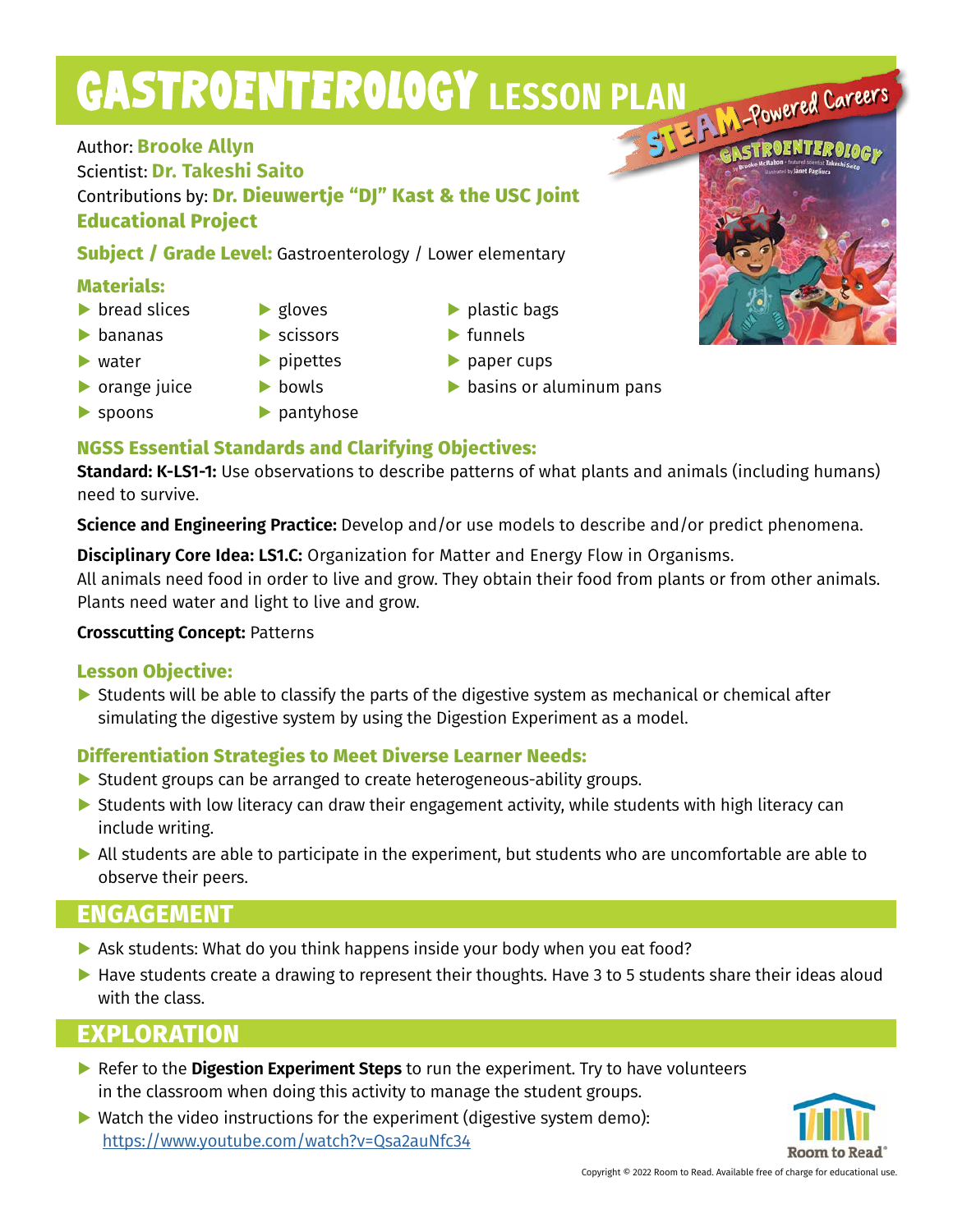#### **Ask Students:**

- ▶ How do you think this experiment represents what is happening in your body?
- ▶ What is happening to the food when you mash it?
- **▶** What happens when you add liquid?

## **EXPLANATION**

- **▶ Ask students the following questions. Discuss these questions in their small groups or with the class** as a whole.
	- ▶ At different stages of the experiment: What part of the digestive system does this represent? The mouth? Esophagus? Stomach? Small and large intestines? Anus?
	- ▶ What parts of the experiment represent chemical digestion? What parts represent mechanical digestion?
	- **▶** What does the end product represent?
	- **▶** In the experiment, liquid leaves the pantyhose. In our body, where does that liquid go? What is that liquid used for?

## **ELABORATION**

- **▶** Ask students how this knowledge is applied to life.
	- ▶ Students may respond that everybody eats and this is how human bodies digest food. This could segue into the importance of eating healthy food that is full of nutrients for the body.

#### **Vocabulary:**

- **▶ digestion** (chemical and mechanical): the breaking down of food to be turned into nutrients and energy for the human body—chemical digestion happens when the stomach acid, bacteria, and enzymes break down food; mechanical digestion is when food is smashed into tiny pieces as the organs move
- **▶ esophagus:** a long tube in the throat that connects the mouth to the stomach; when food travels to the stomach, the esophagus squishes it into smaller pieces
- **▶ gastrointestinal organs:** the organs in the body involved in digestion, including the mouth, esophagus, stomach, small intestine, large intestine, and anus
- **▶ nutrients:** substances that living things need to live and grow
- **▶ saliva:** the liquid in the mouth that helps break down food and makes it easier to swallow
- **▶ stomach acid:** a liquid in the stomach that is full of good bacteria and enzymes that help break down food during digestion

## **EVALUATION**

- ▶ Have students take a piece of paper and create a T-chart. Label one side Mechanical Digestion and the other side Chemical Digestion.
- ▶ Write the following words on the board or another place where students can see the word list. Scramble the words; the following list is also the answer key.

| <b>Mechanical Digestion</b>                                     | <b>Chemical Digestion</b> |
|-----------------------------------------------------------------|---------------------------|
| teeth                                                           | saliva                    |
| esophagus squishing<br>stomach squishing<br>intestine squishing | stomach acid              |

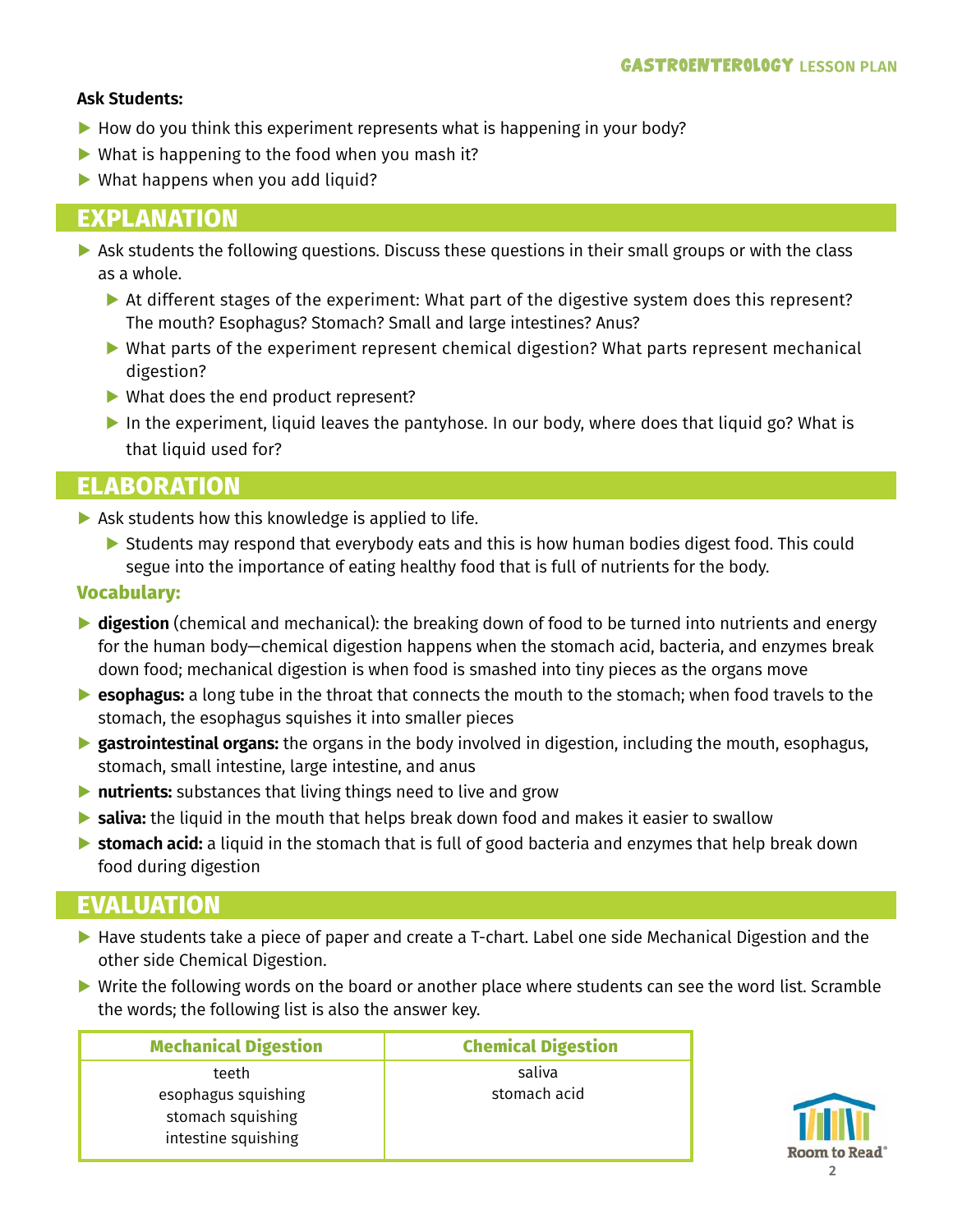#### **GASTROENTEROLOGY LESSON PLAN**

## **Digestion Experiment Steps**

**Step 1:** Pass out a bowl, a banana, a slice of bread, and paper towels to each group of **4 to 5 students**. The bowl will represent the mouth. Have a TA assist each group of students.





**Step 2:** Tell students, "We are going to pretend to eat some bread and bananas today." Ask students, "What are the two main things in our mouth that help us break down the food?" Answer: Teeth and saliva. Tell students, "Use the scissors to cut the banana and bread into pieces. This will model how teeth break down food in your mouth." If scissors are used, the TA should assist. Put on some gloves for these next parts because things are going to get messy!

**Step 3:** Give the students half a cup of water. Have them use a pipette to add water to the bowl containing the cut-up banana and bread pieces. The water represents the spit or saliva in the mouth.







**Step 4:** Take chunks of the bread/ banana/water concoction and put them into a plastic bag for each group of students. Tell students that the motion of moving these food items into the bag with your hand simulates the esophagus, and now the plastic bag simulates the stomach.



**Step 5:** Add half a cup of orange juice to the plastic bag. The stomach is filled with stomach acid that continues to break down the food. Act as the stomach muscles and smush the orange juice and the food mush together.